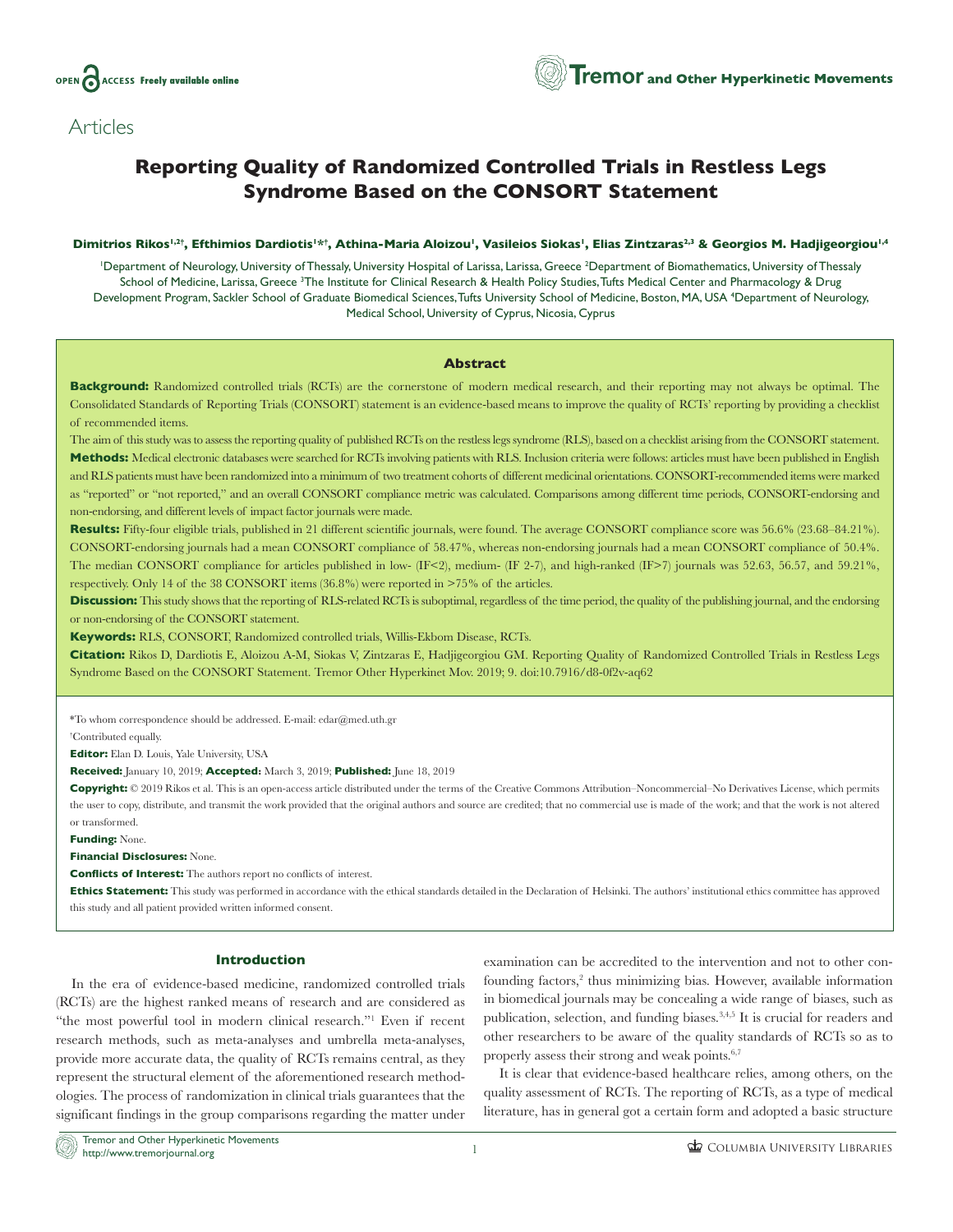that is more or less used by the majority of authors. However, several strategic methodological characteristics may be overlooked in published reports and, therefore, the assessment of reporting quality may be used as a surrogate for trial quality.<sup>8</sup> A trial with inadequate reporting quality may be misclassified, while an unclear and inaccurate description may be attempting to conceal erroneous methods.<sup>7,9,10</sup>

Time and time again, evidence has stated that the reporting quality of RCTs is not optimal.<sup>11,12</sup> Addressing these concerns, at the end of the 20th century, an international group of trial methodology experts, including statisticians, epidemiologists, science journal editors, and clinical trialists, created the Consolidated Standards of Reporting Trials (CONSORT) Statement, which was last updated in March 2010.This statement is an evidence-based set of recommendations, including a checklist and a flow diagram, for the reporting of RCTs; its aim is to promote the thorough and transparent reporting of trials while simultaneously assisting in their critical evaluation and understanding.11 Recommendations concern the title, introduction, methods, results, and other information that should be reported and cover virtually every aspect of conducting an RCT according to Good Clinical Practice. Separate items cover the methodology of the trials (randomization methods, blinding, etc.), the statistical analysis, the outcomes, as well as other information like the funding source and the online access of the study protocol. CONSORT stresses the importance of integrality, preciseness, and transparency of reporting, which are, all in all, indicative of the actual trial plan and conduct.<sup>13</sup>

A number of publications have examined the reporting quality of RCTs in several subspecialties of medicine.<sup>14,15,16,17,18,19,20,21</sup> In a recent study by our team, concerning multiple sclerosis, the mean CONSORT compliance was found to be considerably low, since only 30% of the studies reported more than 75% of the CONSORT items.<sup>21</sup> Similar studies in polycystic ovary syndrome, urology, and other surgical specialties also found the CONSORT compliance to be suboptimal,<sup>16,20</sup> reflecting the intersectionality of the issue in the medical field.

Restless legs syndrome (RLS) is a relatively common neurological disease,  $22,23$  which can be primary or secondary.  $24,25,26$  The unpleasant sensation of RLS and the subsequent sleep disturbance have a significant socioeconomic impact on patients.27, 28 Following the ongoing series of reporting quality analyses in neurological diseases, in the present study, we analyzed the reporting quality of RCTs involving patients with RLS (primary or secondary), using the items of the revised CONSORT 2010 statement checklist.13 The period covered by this report extends from 1998 to 2017.

## **Methods**

# *Data sources and search strategies*

We searched the PubMed database for RCTs on patients with RLS published between the January 1, 1998 and December 31, 2017. As a search criterion, the phrase "Restless Legs Syndrome" or "RLS" or "Willis– Ekbom disease" was used. We used the "Randomized Controlled Trial" type of article, "English" language, and "Humans" for species as filters.

## *Eligibility of studies*

Trials were eligible for inclusion if the participants had been randomly assigned to at least two medicinal treatment arms (including iron and vitamin supplementation) and included patients with RLS regardless of the etiology (primary or secondary). Reports of trials without RLS-relevant symptoms as end points, dose comparison studies, those with non-medicinal regimens, and small pilot studies, alongside any article with information resulting from a previously conducted trial (such as post hoc or sub-group analysis and various sub-studies), were excluded. Crossover studies were also excluded due to their specific design.29

#### *Reporting assessment tool*

The CONSORT 2010 checklist consists of 25 items, which, alongside their sub-items, reach a total number of 37 items. This checklist is recommended to be used by authors during the reporting of RCTs to promote thorough work and transparency in their presentation. Alongside the explanation and elaboration document, CONSORT provides instructions for every section of an RCT article (title, introduction, methods, results, and funding) and covers every aspect of a well-conducted clinical trial (Supplementary File 2). We have included an additional item (No 13), whether an article included a participant flow diagram or not, in order to pertain to the authors' (strong) recommendation of using one. The CONSORT explanation and elaboration document (available at the CONSORT website) was used to guide our evaluation process. Out of the total 54 eligible trials, 28 were published before 2010 and 26 were published after 2010, with 2010 being the year when the CONSORT Statement was revised. We used the revised CONSORT version for all the extracted articles. The full CONSORT checklist can be accessed online at [http://www.con](http://www.consort-statement.org)[sort-statement.org](http://www.consort-statement.org).

#### *Evaluation – analysis*

During the evaluation process, each author reviewed the selected articles one by one and assigned a positive ("yes") or a negative ("no") response to each CONSORT item, according to whether it was reported or not. Additionally, the following procedures were followed: (1) all of the checklist items were searched for into the published trials in terms of whether they were reported, and not if they were actually performed during the trial. In cases where a methodology followed by the trials' authors was insinuated in the results or other sources, but there was no lucid reference in the article (or the supplementary files), the CONSORT item was marked as "non-reported." For example, if a trial stated on its title that it is a "double-blinded" trial but there was no clear reference in the methodology section as for how it was blinded, the respective items were checked as "non-reported." (2) In cases where it was not obvious whether the criterion of reporting was met, after consensus among all authors, the item was assigned a negative mark (non-reported), since they may conceal important information. (3) In cases where a procedure of the trial was not mentioned in the main manuscript of the trial but there was a reference to it in a supplementary file which addressed this information, the procedure was considered as adequately reported. This rule was not applied to item 8a, where the CONSORT Explanation and Elaboration Document specifically requires that "information on the process of randomization is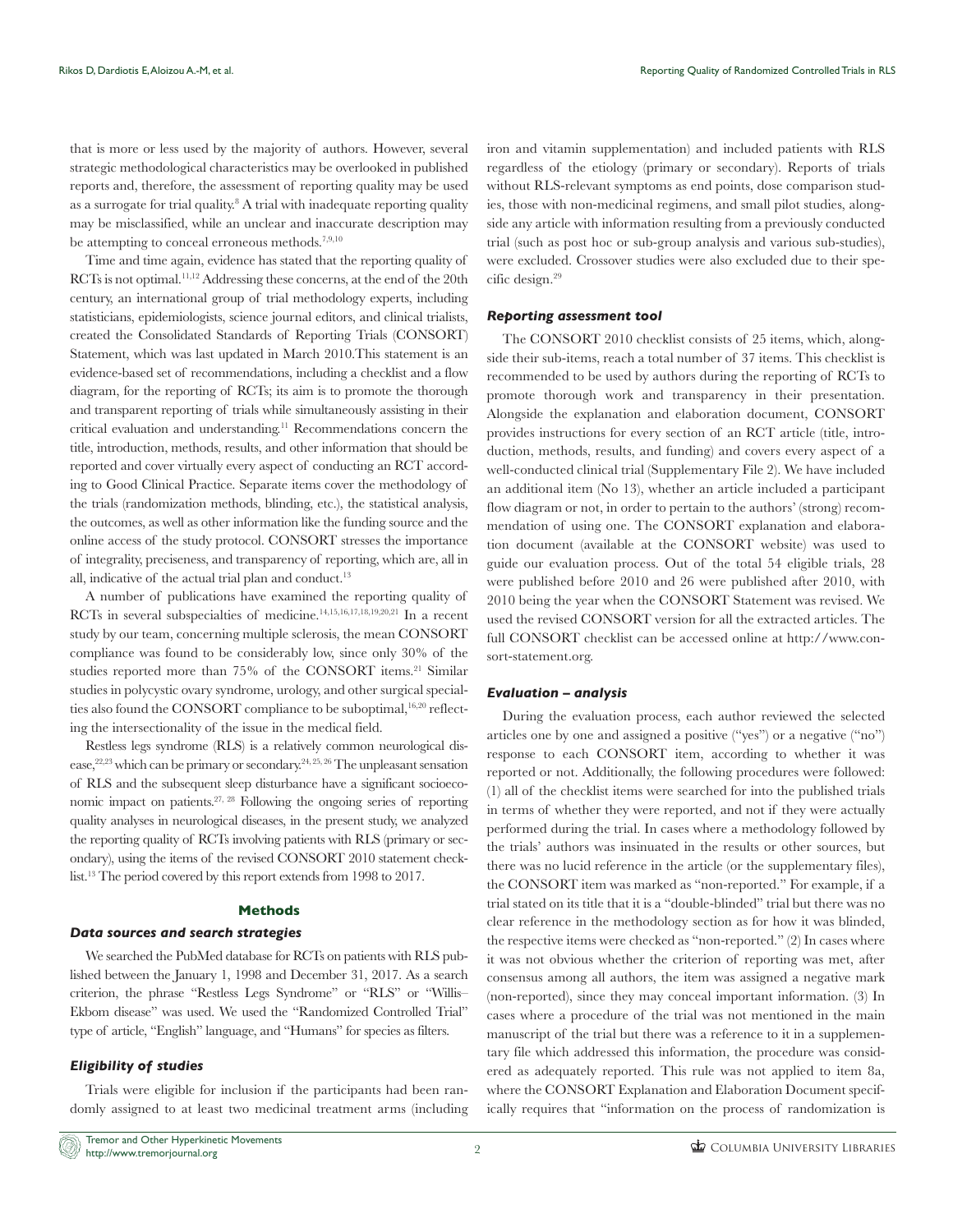included in the body of the main article and not as a separate supplementary file; where it can be missed by the reader."30 Evaluation was made by two independent authors (D.R. and E.D.), and discrepancies were resolved by consensus among all authors. The articles were divided into three groups depending on the time of publication: from 1998 to 2004, from 2005 to 2009, and from 2010 to 2017. We also categorized the reported items into five groups as follows: (1) Title/ Abstract and Introduction, (2) Methods, (3) Results, (4) Discussion, and (5) Other information.

The basic quality-of-reporting metric was the "CONSORT compliance," meaning the percentage of the 38 CONSORT items that each article addressed. We calculated the greater than 75% compliance with the CONSORT statement items, as compliance with the CONSORT items to the extent of greater than 75% was considered an adequate cutoff in a number of other studies.<sup>14,31</sup> This metric was considered as a measure of each article's reporting quality. It must be noted at this point that items 3b (changes to methods), 6b (changes to trial outcomes), 7b (interim analyses and stopping guidelines), and 14b (why the trial had to be ended or terminated) are items that were not applicable in most of the trials. Item 17b (effect sizes of binary outcomes), though an important item in RCTs in general, may not be applicable to RLS trials where the most commonly used outcomes are categorical (e.g., IRLS SG score and polysomnographic data); hence, it is also justifiably under-reported. By removing the five aforementioned items, a total of 86.6% compliance was considered to be the maximum that an article could reach.

The comparison of the >75% compliance among the different time period groups was made using the Pearson chi-square statistic for a 2×3 table. We calculated the percentage of items per group (title and abstract, methods, results, discussion, and other) that was reported in at least 75% of the articles for the total and individual time periods. This metric is an indicator of which CONSORT items were adequately reported or under-reported by the articles in comparison to the compliance, which is a measure of each article's reporting quality. We further calculated the median CONSORT compliance of the articles published in journals with a current impact factor greater than 7, between 2 and 7, and lower than 2, and additionally performed a Kruskal–Wallis non-parametric test to compare the three groups. Journal impact factor was accessed through the Thomson Reuters Journal Citation Reports website,<sup>32,33</sup> and all statistical analyses were made using the IBM SPSS v.21 package.

#### **Results**

The evaluation process was carried out in four steps, as can be seen in the search flow chart **(**Figure 1**)**. Initial search for entries meeting the set criteria returned 307 related articles, whose titles were scrutinized. One hundred and eighty articles were excluded due to irrelevance, use of non-medicinal intervention (behavioral treatment, exercise, herbal), or not referring to randomized trials. The abstracts of the remaining 127 articles were reviewed and an additional 52 articles were excluded for the same reasons. The remaining 75 articles were retrieved in full text, 21 of which were



Figure **1.** Systematic Review Flowchart.

found ineligible for reasons explained before, and finally 54 articles were included in the study. A list of these 54 RCTs, which included a total of 10,427 randomized patients, can be found in the Supplementary file.

Of the total 54 eligible trials, 9 were published between 1998 and 2004, 19 between 2005 and 2009, and 26 between 2010 and 2017, when the revised CONSORT version had been made available. The drugs in comparison against placebo or another active component were gabapentin (8 studies), cabergolide (2 studies), bupropion (1 study), iron (7 studies), oxycodone (1 study), pergolide (2 studies), pramipexole (12 studies), pregabaline (3 studies), ropinirole (9 studies), rotigotine (6 studies), sumanirole (1 study), vitamins (1 study), and xp13512 (1 study).

Twenty-one different scientific journals hosted the included articles. Nine of them are currently CONSORT-endorsing, corresponding to 76% (41) of the articles. The mean CONSORT compliance of articles published in these journals reached 58.47%. The remaining 13 articles, published in 12 non-endorsing journals, had a mean CONSORT compliance of 50%. The median CONSORT compliance scores of articles published in low (IF<2), medium (IF 2-7), and high-ranked (IF  $>$ 7) journals were 52.63, 56.57, and 59.21%, respectively. These percentages were not found to be significantly different (Kruskal-Wallis (K-W)  $p = 0.272$ ). The eligible RCTs were relatively small, with an average count of randomized patients of 196. Fifteen of them (27.7 %) randomized fewer than 100 patients.

Table 1 shows the percentage of articles that reported each individual item divided into publishing period groups. The numbers and percentages of CONSORT items reported by >75% of the articles by time period and by group are shown in Table 2.

During the whole examined period of 1998–2016, 14 items (36.8%) were found reported in >75% of the articles, whereas the respective numbers for the 5-year periods were 11 (28.9%) in 1998–2004, 13 (34.2%) in 2005–2009, and 17 (44.7%) in 2010–2016, showing a very small, insignificant increase in the reporting of CONSORT items  $(p = 0.344)$ .

The mean CONSORT compliance score was 56.5% (23.68– 84.21%). The RCTs that covered more than 75% of the CONOSRT items (by time period) were as follows: 5 (9.25%); 1998–2004: 0; 2005– 2009: 3(15.79%); 2010–2016: 2 (7.69%).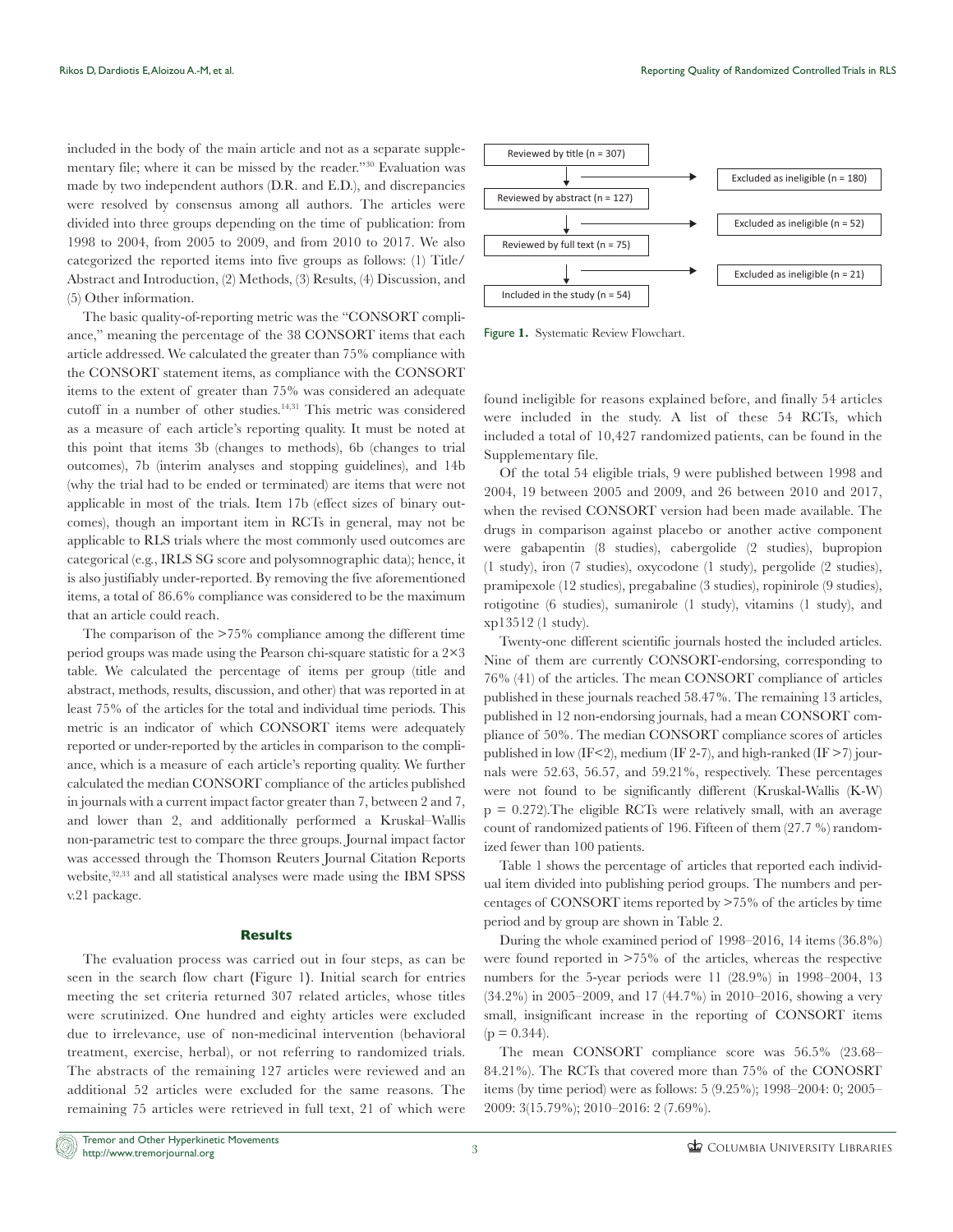| Data              | <b>Combined</b><br>Item 1998-2016 ( $n = 54$ ) | 1998-2004<br>$(n=9)$ | 2005-2009<br>$(n = 19)$ | 2010-2016<br>$(n = 26)$ |  |  |  |  |  |
|-------------------|------------------------------------------------|----------------------|-------------------------|-------------------------|--|--|--|--|--|
| Abstract/Title    |                                                |                      |                         |                         |  |  |  |  |  |
| 1a                | 0.70                                           | 0.44                 | 0.74                    | 0.77                    |  |  |  |  |  |
| 1 <sub>b</sub>    | 0.81                                           | 0.78                 | 0.79                    | 0.85                    |  |  |  |  |  |
| Introduction      |                                                |                      |                         |                         |  |  |  |  |  |
| 2a                | 1.00                                           | 1.00                 | 1.00                    | 1.00                    |  |  |  |  |  |
| 2 <sub>b</sub>    | 0.98                                           | 1.00                 | 1.00                    | 0.96                    |  |  |  |  |  |
|                   | Methods                                        |                      |                         |                         |  |  |  |  |  |
| 3a                | 0.78                                           | 0.56                 | 0.84                    | 0.81                    |  |  |  |  |  |
| 3 <sub>b</sub>    | 0.04                                           | 0.11                 | 0.00                    | 0.04                    |  |  |  |  |  |
| 4a                | 0.94                                           | 0.89                 | 0.89                    | 1.00                    |  |  |  |  |  |
| 4 <sub>b</sub>    | 0.37                                           | 0.56                 | 0.42                    | 0.27                    |  |  |  |  |  |
| $\overline{5}$    | 0.74                                           | 0.89                 | 0.68                    | 0.73                    |  |  |  |  |  |
| 6a                | 0.69                                           | 0.44                 | 0.79                    | 0.69                    |  |  |  |  |  |
| 6 <sub>b</sub>    | 0.02                                           | 0.11                 | 0.00                    | 0.00                    |  |  |  |  |  |
| 7a                | 0.69                                           | 0.44                 | 0.58                    | 0.85                    |  |  |  |  |  |
| 7b                | 0.04                                           | 0.00                 | 0.05                    | 0.04                    |  |  |  |  |  |
| 8a                | 0.46                                           | 0.33                 | 0.53                    | 0.46                    |  |  |  |  |  |
| 8b                | 0.50                                           | 0.44                 | 0.58                    | 0.46                    |  |  |  |  |  |
| 9                 | 0.30                                           | 0.22                 | 0.37                    | 0.27                    |  |  |  |  |  |
| 10                | 0.26                                           | 0.11                 | 0.21                    | 0.35                    |  |  |  |  |  |
| 11a               | 0.39                                           | 0.44                 | 0.37                    | 0.38                    |  |  |  |  |  |
| 11 <sub>b</sub>   | 0.33                                           | 0.44                 | 0.32                    | 0.31                    |  |  |  |  |  |
| 12a               | 0.96                                           | 1.00                 | 1.00                    | 0.92                    |  |  |  |  |  |
| 12 <sub>b</sub>   | 0.50                                           | 0.44                 | 0.63                    | 0.42                    |  |  |  |  |  |
| Results           |                                                |                      |                         |                         |  |  |  |  |  |
| 13                | 0.70                                           | 0.44                 | 0.68                    | 0.81                    |  |  |  |  |  |
| 13a               | 0.85                                           | 0.67                 | 0.89                    | 0.88                    |  |  |  |  |  |
| 13 <sub>b</sub>   | 0.78                                           | 0.56                 | 0.74                    | 0.88                    |  |  |  |  |  |
| 14a               | 0.44                                           | 0.33                 | 0.37                    | 0.54                    |  |  |  |  |  |
| 14 <sub>b</sub>   | 0.02                                           | 0.00                 | 0.05                    | 0.00                    |  |  |  |  |  |
| 15                | 0.81                                           | 0.89                 | 0.79                    | 0.81                    |  |  |  |  |  |
| 16                | 0.54                                           | 0.11                 | 0.53                    | 0.69                    |  |  |  |  |  |
| 17a               | 0.94                                           | 0.89                 | 0.95                    | 0.96                    |  |  |  |  |  |
| 17 <sub>b</sub>   | 0.13                                           | 0.11                 | $0.16\,$                | 0.12                    |  |  |  |  |  |
| 18                | 0.41                                           | 0.22                 | 0.47                    | 0.42                    |  |  |  |  |  |
| 19                | 0.87                                           | 0.78                 | 0.89                    | 0.88                    |  |  |  |  |  |
| Discussion        |                                                |                      |                         |                         |  |  |  |  |  |
| 20                | 0.76                                           | 0.78                 | $0.68\,$                | 0.81                    |  |  |  |  |  |
| $2\sqrt{1}$       | $0.63\,$                                       | $0.33\,$             | 0.74                    | 0.65                    |  |  |  |  |  |
| 22                | 0.93                                           | 0.78                 | 0.95                    | 0.96                    |  |  |  |  |  |
| Other information |                                                |                      |                         |                         |  |  |  |  |  |
| 23                | $0.39\,$                                       | 0.11                 | 0.26                    | 0.58                    |  |  |  |  |  |
| 24                | 0.00                                           | 0.00                 | 0.00                    | 0.00                    |  |  |  |  |  |
| 25                | $0.78\,$                                       | $0.56\,$             | 0.79                    | 0.85                    |  |  |  |  |  |

Table **1. Compliance with the CONSORT Checklist per Item and Time Period**

| $\frac{1}{2}$ ave 2, $\frac{2}{3}$ /0 compliance with the cross of checking per<br>Group of Items and Time Period Abbreviations: RCTs, randomized |                    |  |  |  |  |  |  |  |
|---------------------------------------------------------------------------------------------------------------------------------------------------|--------------------|--|--|--|--|--|--|--|
|                                                                                                                                                   | controlled trials. |  |  |  |  |  |  |  |
|                                                                                                                                                   |                    |  |  |  |  |  |  |  |

Table **2. >75% Compliance with the COSNORT Checklist per** 

| Period/<br><b>Checklist</b><br>Items  | (54 RCTs)<br>$N\binom{0}{0}$ | (9 RCTs)<br>$N\binom{0}{0}$ | 1998-2016 1998-2004 2005-2009 2010-2016<br>(19 RCTs)<br>$N\binom{0}{0}$ | $(26$ RCTs)<br>$N\binom{0}{0}$ |
|---------------------------------------|------------------------------|-----------------------------|-------------------------------------------------------------------------|--------------------------------|
| Overall (38)                          | 14(36.8)                     | 11(28.9)                    | 13 (34.2)                                                               | 17(44.7)                       |
| Title/<br>$abstract -$<br>intro $(4)$ | 3(75)                        | 3(75)                       | 3(75)                                                                   | 4(100)                         |
| Methods $(17)$                        | 3(17.6)                      | 3(17.6)                     | 4(23.5)                                                                 | 4(23.5)                        |
| Results $(11)$                        | 5(45.5)                      | 3(27.3)                     | 4(36.4)                                                                 | 6(54.5)                        |
| Discussion $(3)$                      | 2(66.6)                      | 2(66.6)                     | 1(33.3)                                                                 | 2(66.6)                        |
| Other<br>information $(3)$            | 1(33.3)                      | 0(0)                        | 1(33.3)                                                                 | 1(33.3)                        |

Abbreviations: RCTs, randomized controlled trials.

## **Discussion**

The conclusion that this study seems to reach is that the reporting of RLS-related RCTs is far from optimal. Furthermore, it provides a general view of RLS RCTs and its methodological components.

The number and size of RLS RCTs is smaller than that of other neurological diseases. We included 54 RCT articles referring to 10,427 randomized patients. In comparison to a recent similar study carried out by our group on the subject of multiple sclerosis RCTs, we found  $103$  studies regarding  $42,031$  patients<sup>21</sup> for about the same time period (2000–2015). This is also made evident by the mean number of patients randomized in these 53 studies, which was less than 200 (193).

Only 14 of the 38 checklist items (36.8%) were addressed in 75% or more of the studies published between 1998 and 2016. There was a slight increase in checklist item reporting between the three time periods. Some of the underreported items were –in most cases – nonapplicable (3b: important changes to methods; 6b: changes to trial outcomes; 7b: interim analyses and stopping guidelines). Other items underreported, though, contain important methodological information regarding randomization (9: allocation concealment method – 30%; 10: implementation – 26%). The allocation concealment method (concealment of the allocated intervention at the time of enrollment) and implementation (who generated the allocation sequence, who enrolled participants, and who assigned participants to trial groups) is an important piece of methodological information since trials in which the allocation sequence had been inadequately or unclearly reported yielded larger estimates of treatment effects than trials in which authors adequately reported allocation concealment.13,32,34 Item 24 (where the full trial protocol can be accessed, if available) was the most underreported item (0%). The overall CONSORT compliance was generally found to be poor as well, with the mean compliance calculated to be 56.6%, which is considerably low and, sadly, not showing signs of improvement over time. When considering the five usually not applicable items in RLS RCTs, an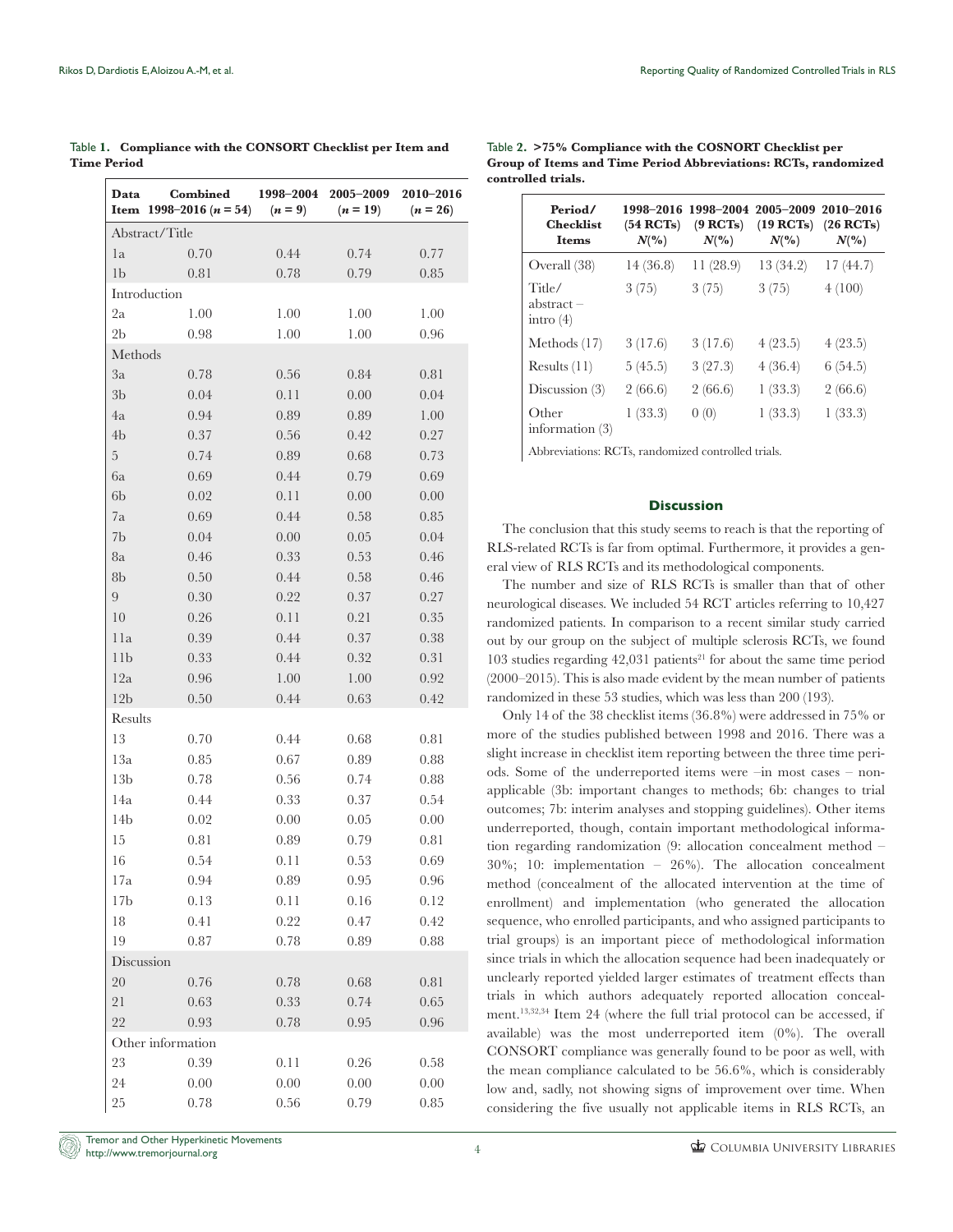adjusted overall CONSORT compliance would be 71%, which is similar with the one found in our study regarding multiple sclerosis (average CONSORT compliance 68.2%). This finding, though, should be regarded with some degree of skepticism since not all studies included non-applicable items.

There are 585 journals currently endorsing CONSORT. In our study, 9 out of 21 journals that published RLS RCTs were CONSORT endorsers, and those articles' compliance was larger – though insignificantly – than their non-endorsing counterparts (58.27% vs. 50.4%). At the same time, high impact factor journals had a better reporting, but it still did not reach the significance threshold.

The results of this study must be interpreted with caution and some points need to be addressed. First, we used the 2010 revised CONSORT checklist for all RCTs regardless of their publication date. Furthermore, the allocation of a negative or positive response on the used checklist has not always been clear and straightforward, making it susceptible to subjectivity. In addition, most of the CONSORT items have a title alongside a large paragraph of explanation and information that should be used while reporting an RCT. The CONSORT checklist was made to help researchers report studies in a more thorough and detailed manner rather than being used as an evaluation tool. Consequently, the evaluation of reporting is a more critical and delicate procedure.

Taking into consideration the aforementioned limitations and the data presented here, it is our feeling that RLS-related RCTs are in general badly reported, regardless of the time period, the quality of the publishing journal, and its CONSORT endorsement. To the extent that reporting reflects study design and conducting, along with the fact that RLS RCTs are relatively small and few in number, while also regarding many different medicinal products, this study raises important concerns. RLS is a disease whose management is troublesome and tricky, and the related research seems to have many methodological pitfalls; hence, designing, performing, and reporting RCTs all need to be as detailed and accurate as possible.

N/A

# **References**

**Acknowledgements**

1. Nystrom L, Rutqvist LE, Wall S, Lindgren A, Lindqvist M, Ryden S, et al. Breast cancer screening with mammography: overview of Swedish randomised trials. *Lancet* 1993;341(8851):973–978. doi:10.1016/ 0140-6736(93)91067-V

2. Stolberg HO, Norman G, Trop I. Randomized controlled trials. *AJR* 2004;183(6):1539–1544. doi: 10.2214/ajr.183.6.01831539

3. Pfeifer MP, Snodgrass GL. The continued use of retracted, invalid scientific literature. *JAMA* 1990;263(10):1420–1423. doi:10.1001/jama.1990. 03440100140020

4. Olkin I. Meta-analysis: reconciling the results of independent studies. *Stat Med* 1995;14(5–7):457–472. doi:10.1002/sim.4780140507

5. Every-Palmer S, Howick J. How evidence-based medicine is failing due to biased trials and selective publication. *J Eval Clin Pract* 2014;20(6):908–914. doi: 10.1111/jep.12147

6. Moher D, Pham B, Jones A, Cook DJ, Jadad AR, Moher M, et al. Does quality of reports of randomised trials affect estimates of intervention efficacy reported in meta-analyses? *Lancet* 1998;352(9128):609–613. doi: 10.1016/ s0140-6736(98)01085-x

7. Schulz KF, Chalmers I, Hayes RJ, Altman DG. Empirical evidence of bias. Dimensions of methodological quality associated with estimates of treatment effects in controlled trials. *JAMA* 1995;273(5):408–412. doi:10.1001/ jama.1995.03520290060030

8. Huwiler-Muntener K, Juni P, Junker C, Egger M. Quality of reporting of randomized trials as a measure of methodologic quality. *JAMA* 2002;287(21):2801–2804. doi:10.1001/jama.287.21.2801

9. Juni P, Altman DG, Egger M. Systematic reviews in health care: assessing the quality of controlled clinical trials. *BMJ* 2001;323(7303):42–46. doi: 10.1136/bmj.323.7303.42

10. Liberati A, Himel HN, Chalmers TC. A quality assessment of randomized control trials of primary treatment of breast cancer. *J Clin Oncol* 1986;4(6):942–951. doi: 10.1200/JCO.1986.4.6.942

11. Turner L, Shamseer L, Altman DG, Weeks L, Peters J, Kober T, et al. Consolidated standards of reporting trials (CONSORT) and the completeness of reporting of randomised controlled trials (RCTs) published in medical journals. *Cochrane Database Syst Rev* 2012;11:Mr000030. doi: 10.1002/14651858. MR000030.pub2

12. Chan AW, Altman DG. Epidemiology and reporting of randomised trials published in PubMed journals. *Lancet* 2005;365(9465):1159–1162. doi: 10.1016/ s0140-6736(05)71879-1

13. Schulz KF, Altman DG, Moher D. CONSORT 2010 Statement: updated guidelines for reporting parallel group randomised trials. *BMC Med* 2010;8:18. doi: 10.1136/bmj.c332

14. Ziogas DC, Zintzaras E. Analysis of the quality of reporting of randomized controlled trials in acute and chronic myeloid leukemia, and myelodysplastic syndromes as governed by the CONSORT statement. *Ann Epidemiol* 2009;19(7):494–500. doi: 10.1016/j.annepidem.2009.03.018

15. Lai TY, Wong VW, Lam RF, Cheng AC, Lam DS, Leung GM. Quality of reporting of key methodological items of randomized controlled trials in clinical ophthalmic journals. *Ophthalmic Epidemiol* 2007;14(6):390–398. doi: 10.1080/09286580701344399

16. Agha R, Cooper D, Muir G. The reporting quality of randomised controlled trials in surgery: a systematic review. *Int J Surg* 2007;5(6):413–422. doi: 10.1016/j.ijsu.2007.06.002

17. Hill CL, Buchbinder R, Osborne R. Quality of reporting of randomized clinical trials in abstracts of the 2005 annual meeting of the American College of Rheumatology. *J Rheumatol* 2007;34(12):2476–2480.

18. Farrokhyar F, Chu R, Whitlock R, Thabane L. A systematic review of the quality of publications reporting coronary artery bypass grafting trials. *Can J Surg* 2007;50(4):266–277.

19. Mills E, Loke YK, Wu P, Montori VM, Perri D, Moher D, et al. Determining the reporting quality of RCTs in clinical pharmacology. *Br J Clin Pharmacol* 2004;58(1):61–65. doi: 10.1111/j.1365-2125.2004. 2092.x